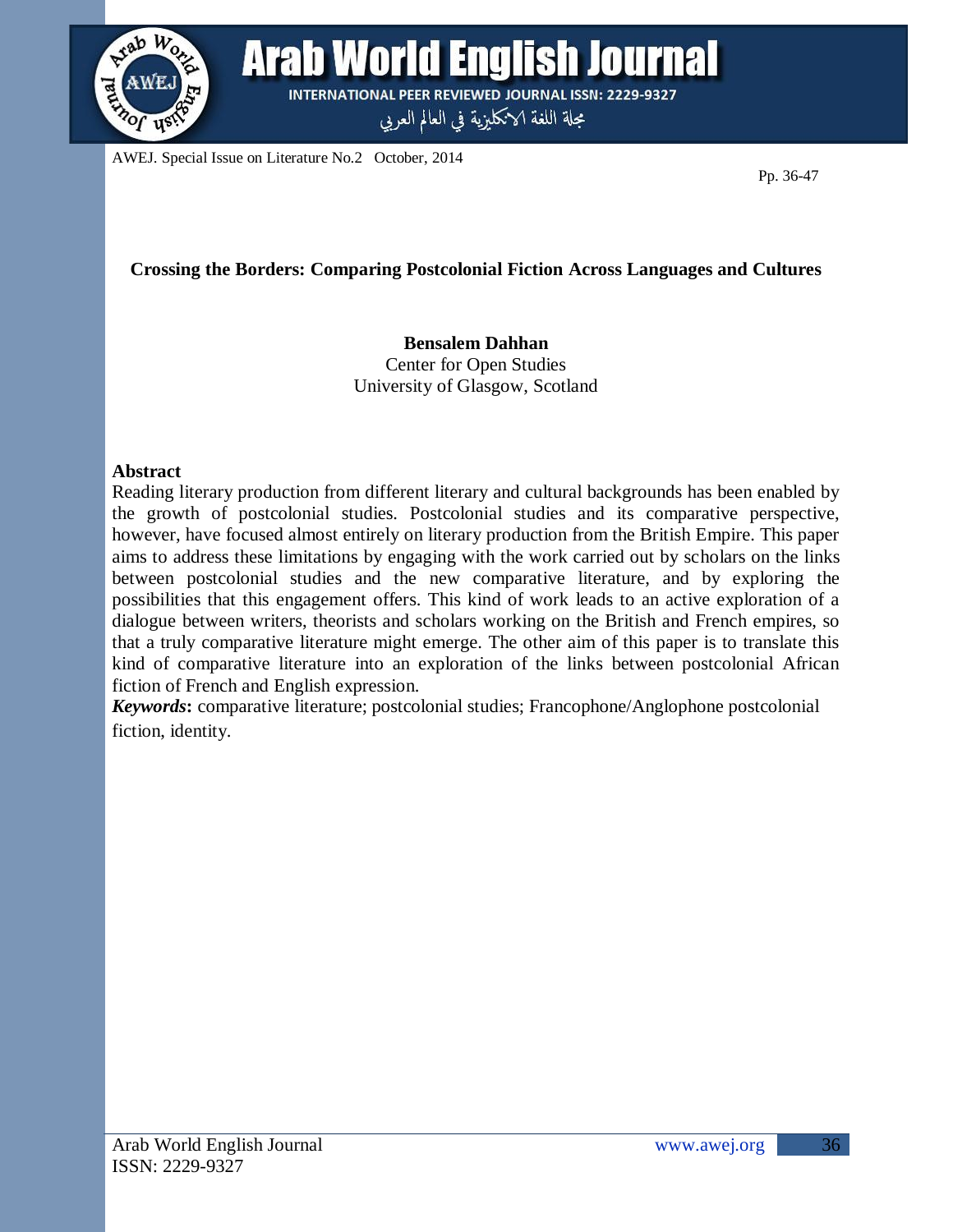#### **Critical Introduction**

The explosion of postcolonial studies in the 1980s and 1990s saw the publication of key texts in the field such as *The Empire Writes Back* (1989) and *The Post-Colonial Studies Reader* (1995), among others, whose focus is almost entirely on postcolonial writing from the British Empire, and whose primary interest, as stated in the latter text, is on "the impact of postcolonial literatures and criticism on the current shape of English studies" (p. 4). Postcolonial theories of literary production have indeed brought ‗fresh air' into English studies by offering challenging readings of texts created in colonial and postcolonial situations, and by enabling us to be more aware of the systems of representation that operate on the postcolonial writer as he/she addresses and struggles with the legacies of the colonial systems. Key themes have been: the position of the postcolonial writer navigating a course between the conflicting demands of two or more cultures and languages; the written language of the coloniser imposed upon the colonised population, and the devalorised and repressed oral traditions of the language of once colonised populations; the problem of writing in the language of the coloniser; the situation of the plural hybrid in the face of 'repressed' hybridity in anticolonial discourse; the difficulty of addressing the question of women's emancipation without identifying oneself with the values of the coloniser; the various strategies of resistance to the hegemonic language and culture of the coloniser, and to the marginalising and the representational logic within the once colonised culture or the newly independent state itself.

 Another important aspect of postcolonial theory is in the way in which it has, in a sense, as Apter (1995) states, "usurped the disciplinary space [comparative literature] that European literature and criticism had reserved for themselves" (p. 86). Work that looks comparatively at postcolonial cultures and their literary production, as Bill Ashcroft *et al* (1989) put it, is indeed the way forward in the world in which we live: "... the strength of post-colonial theory may well lie in its inherently comparative methodology and the hybridized and syncretic view of the modern world which this implies (p. 36). The relationship of postcolonial theory to the new comparatism has been debated vigorously by various scholars. The 1993 Bernheimer report on "Comparative Literature at the Turn of the Century" demonstrates the decolonisation of the discipline and calls for new paradigms of comparative literature that would reflect the contributions of postcolonial and cultural studies (39-48). As the report emphasised, the "comparative" in comparative literature should include:

comparisons between artistic productions usually studied by different disciplines; between various cultural constructions of those disciplines; between Western cultural traditions, both high and popular, and those of non-Western cultures; between the pre- and post-contact cultural productions of colonized peoples; between gender constructions defined as feminine and those defined as masculine, or between sexual orientations defined as straight and those defined as gay; between racial and ethnic modes of signifying; between hermeneutic articulations of meaning and materialist analysis of its modes of production and circulation; and much more (p.42).

In the same year, Susan Bassnett (1993) makes the following statement: "Today, comparative literature is in one sense dead" (p. 47), a belief that was also to be shared by Gayatri Spivak (2003). Bassnett and Spivak do not tell us that comparative literature is at an end. On the contrary, it continues to exist but under different guises such as cultural studies, postcolonial studies, gender studies, and translation studies. Bassnett rejects traditional "Eurocentric"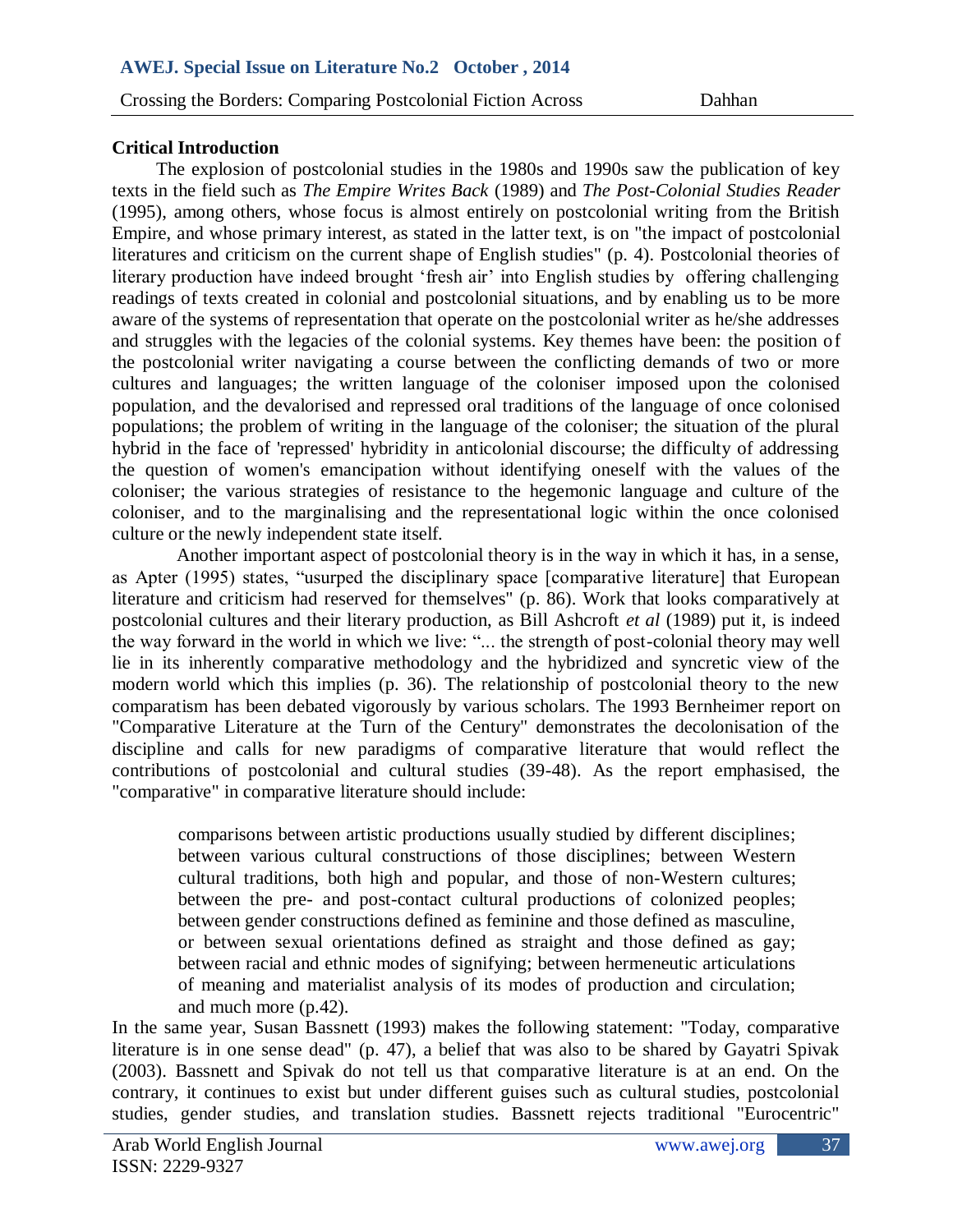Crossing the Borders: Comparing Postcolonial Fiction Across Dahhan

comparative literature and argues for "a post-European model of comparative literature, one that reconsiders key questions of cultural identity, literary canons, the political implication of cultural influence, periodization and literary history and firmly rejects the ahistoricity of the American school and of the formalist approach" (p. 41). In this respect, as she further notes, the new comparative literature "opened by post-colonial theories of literary production is much more in keeping with the pluralism of the post-modernist world of the 1990s" (p. 86).

Reading texts from different literary and cultural backgrounds has thus been enabled by the growth of postcolonial studies. Postcolonial studies, however, cannot be truly comparative if it continues to focus almost exclusively on texts from the British Empire (African, Caribbean, and Indian), or, as Harish Trivedi (1999) puts it, to have "ears only for English" (p. 272). There is a need for a dialogue between writers, theorists and scholars working across cultures and languages, on and beyond the British Empire, so that a truly comparative approach to empire might emerge. Postcolonial studies, as Charles Forsdick & David Murphy (2003) argue in their volume *Francophone Postcolonial Studies*:

must be truly comparative if it is to develop, opening itself up to, among others, French, Dutch, Spanish, Portuguese, Japanese, Turkish experiences. We must look beyond certain triumphalist discourses of a globalized, Anglophone uniformity in order to understand better the complexity and diversity – linguistic, cultural, political – of the world in which we live. As the rhetoric of empire seems increasingly to occupy a prominent place in public discourse, the urgency of such a project becomes ever more apparent (p. 14).

Dialogue across cultures and languages can lead to the emergence of radical and creative responses to "the rhetoric of empire" and the assumptions on which that "rhetoric" is based, and to a genuinely comparative approach to empire.

The limitations of both French studies and postcolonial studies, as well as an active promotion of the relationship of postcolonialism to the new comparative project, are central to Forsdick and Murphy's volume. "The urgency of such a project", as will be discussed below, will make it indeed possible to come to a wider and better understanding of postcolonial identity, as well as the complexity and diversity of the postcolonial world and the voices of writers, scholars and theorists working on empire and writing in languages other than English, whose work is not well known in postcolonial studies. The border between the study of Francophone and Anglophone literatures, for example, is puzzling when one considers the reliance of postcolonial studies on poststructuralist and feminist literary theory written originally in French by theorists such as Jacques Derrida, Michel Foucault, Gilles Deleuze and Félix Guattari, Hélène Cixous, Julia Kristeva and the Moroccan Abdelkébir Khatibi, among others, as well as theorists of colonialism such as Frantz Fanon (Martinique/Algeria) and Albert Memmi (Tunisia). The centrality of these critics to postcolonial theory is undeniable. As Robert Young (2001) has pointed out, Anglophone postcolonial discourse is "a franglais mixture" (p. 18). Young points out that few poststructuralists "have been 'français de souche" (p. 415), and that many of those who developed the theoretical positions "subsequently characterized as poststructuralism came from Algeria or had been involved in the war of independence" (p. 413). Their critique of Western philosophy is indebted to their childhood experience of colonialism in the colonised Maghreb, and the struggle for independence. According to Young, poststructuralism "associated with these names could better be characterized as Franco-Maghrebian theory, for its theoretical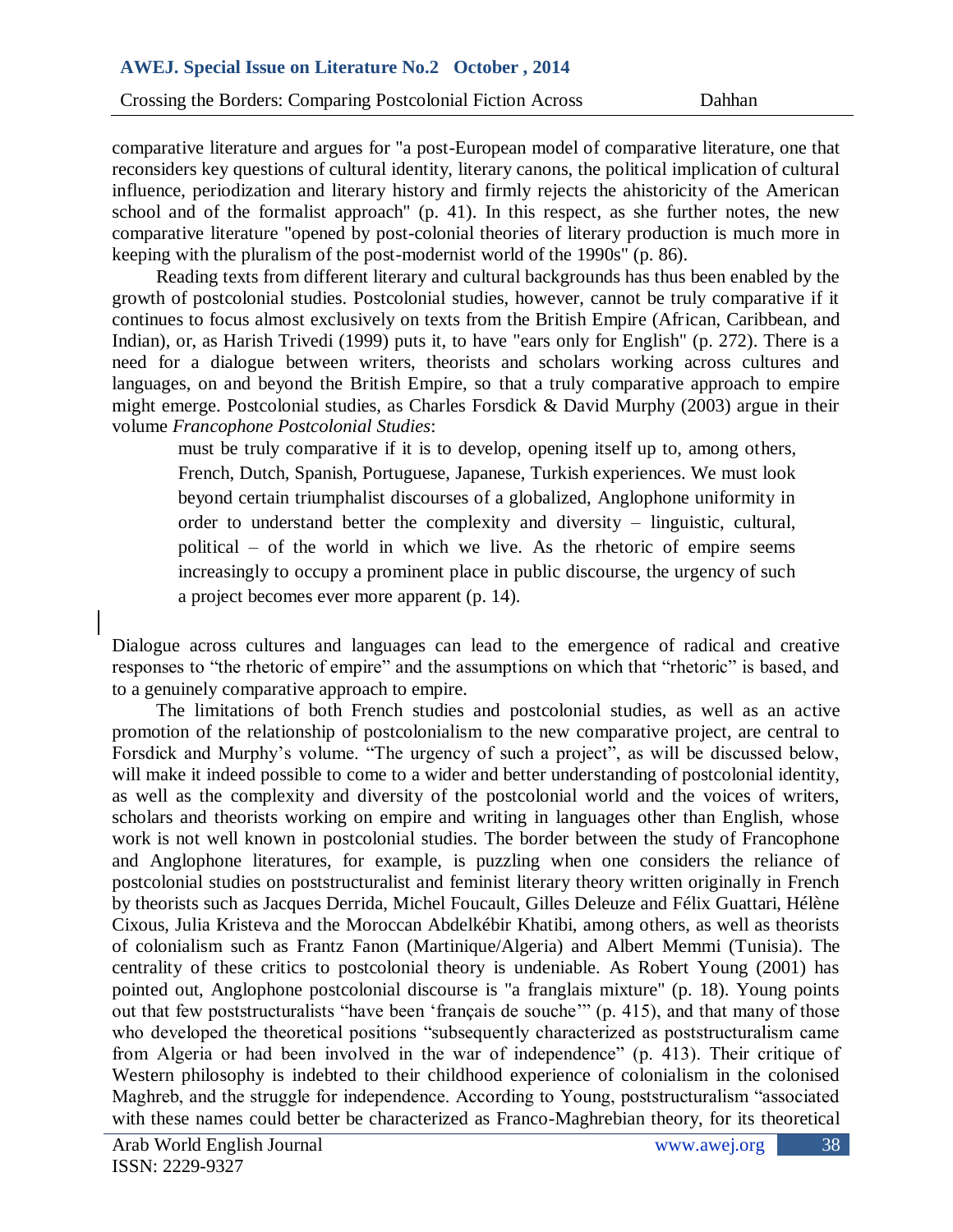interventions have been actively concerned with the task of undoing the ideological heritage of French colonialism and with rethinking the premises, assumptions and protocols of its centrist, imperial culture" (p. 414).

While there exists a relatively new discipline called 'Francophone postcolonial studies,' and, among others, journals such as *Francophone Postcolonial Studies* within the British academy, and the same within the American academy, there is, as Belinda Jack (1996) points out, "no comparable francophone academy within which a comparable francophone discipline might emerge" in France (p. 3). As the French scholar Jean-Marc Moura notes in his paper to the Society for Francophone Postcolonial Studies conference in London (2002), the term 'postcolonial' is "resisted" by "les études littéraires françaises" (p. 64). "Les études littéraires françaises" (French literary studies) subsume Francophone literary texts from the French empire and apply the same techniques of textual analysis: the focus is on text, not on context. Textual analysis can of course provide significant clues to the meaning of texts, and is an enabling factor. But it would be wrong to restrict Francophone postcolonial texts only to textual analysis. With very few exceptions of scholars working on Francophone literary production, including Jean-Marc Moura himself, it is difficult to understand French literary critics' reluctance to engage with postcolonial studies as a more helpful framework, particularly when 'Francophonie' could benefit from one of the most interesting aspects of postcolonialism, that is, the recognition of regional and territorial specificity of each 'Francophone' literature. One possible explanation can be found in the literary histories of France and the 'Francophone' world: 'Francophone' literatures are generally treated, analysed and taught as an extension of French literature that does not need to be situated to be understood. Insisting on the specificity of and situating postcolonial texts linguistically, anthropologically, sociologically and economically before even analysing them is a prerequisite in postcolonial studies. France, unlike Britain and the USA, is still obsessed with its colonising and assimilationist model, that is, the ignorance of the existing cultural specificities and differences in the so-called 'Francophonie.' Within France itself, the emphasis, echoing the colonial era, continues to be on immigration and assimilation of cultural difference: banning Muslims from wearing *hijab* (the headscarf) in French schools and workplaces, among other things, for example.

This paper is a contribution to the links between postcolonialism and the new comparative literature, and to an active exploration of a comparative literature whose focus is not only on postcolonial writing in English, but on writing across languages and cultures. The aim of this paper is to contribute to this process by drawing on a research I carried out on postcolonial African writing of English and French expression (Dahhan, 2004), by highlighting the possibilities that this kind of work offers. My interest lies in North and sub-Saharan African writing. I believe that there is a lot to be learned from putting Francophone and Anglophone writers and theorists in dialogue with one another, and from scholars of African literature working on both the British and French empires. This paper will not undertake a comparative analysis of literary texts; rather, the aim is to present and discuss the links between these two literary spheres, as well as my findings and conclusions.

### **The emergence of Francophone and Anglophone Postcolonial Writing in Africa**

African literature of French and English expression exists as a direct result of French and British colonisation of much of North Africa and sub-Saharan areas. The emergence of this literature can be attributed to several factors, the most significant of which was the educational policy that was posited on the assumption that a small number of the indigenous inhabitants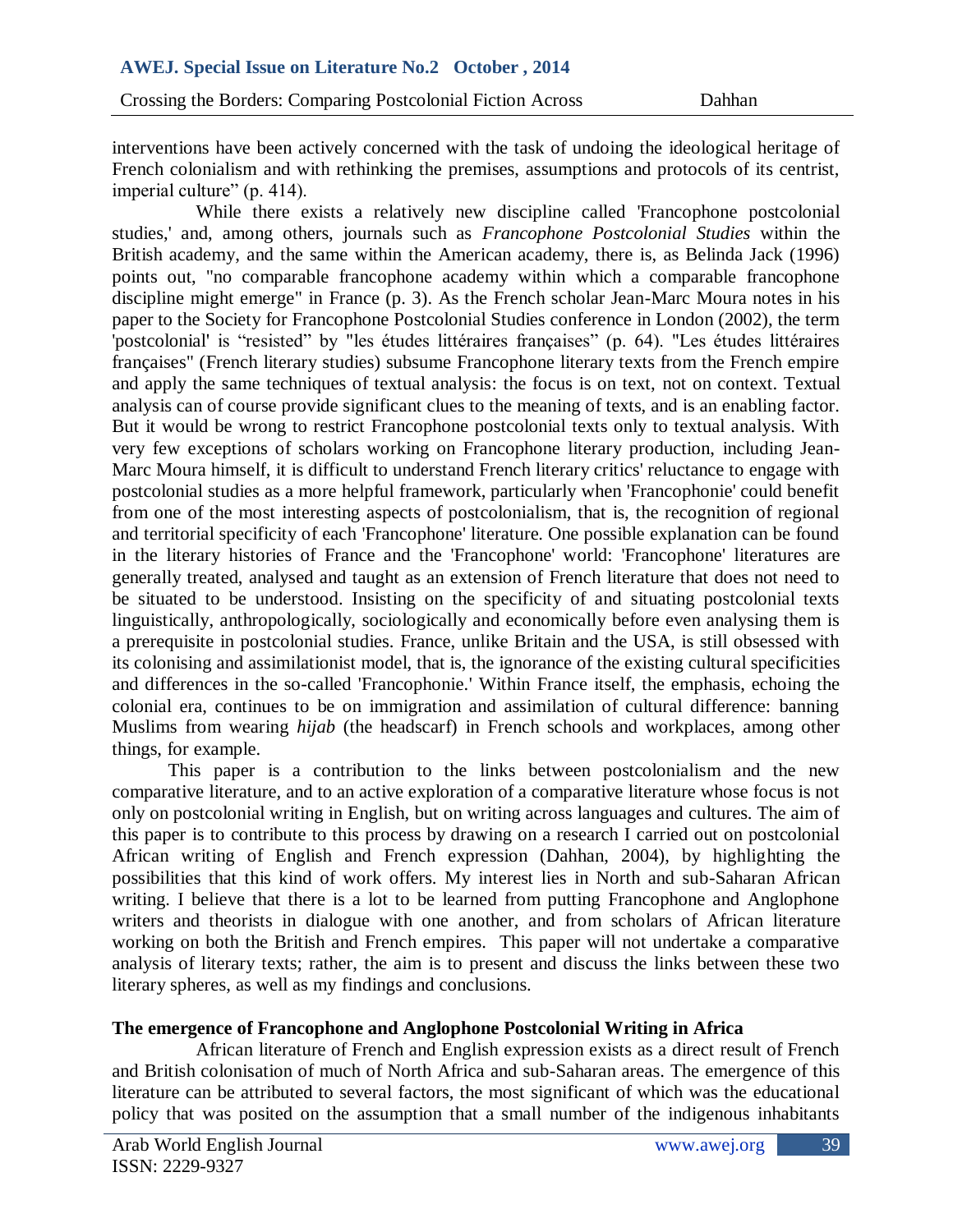could be transformed into model French or British citizens. All the writers under consideration belong to that generation of African children who received most of their education during the colonial period: Abdelkébir Khatibi and Tahar Ben Jelloun from Morocco, Assia Djebar from Algeria, Chinua Achebe and Flora Nwapa from Nigeria, and Nuruddin Farah from Somalia (in the case of Somalia, both the British and the Italians colonised the country). It is noteworthy that this historical circumstance affects in similar ways their education and later their works. The school curriculum in the colonies must be understood as one of the ways in which colonial powers such as France and Britain both asserted their cultural superiority, and undermined indigenous cultures.<sup>1</sup> However, it would be naive to assume that the effects of colonial education on African schoolchildren are identical, as the colonial strategies of France and Britain are radically different.<sup>2</sup> While both France and Britain showed a great concern with the success of education in their respective colonies, differences in colonial policy, as Bob White (1996) states, were conditioned by "the moral stances underlying colonial practice" (p. 9). There are two important features which can be said to characterise French colonial education in Africa: first is the use and spread of the French language;  $3$  second is the policy of assimilation.  $4$  As part of the French '*mission civilisatrice*' (civilising mission), schools in many French colonies followed closely the French curriculum. The French policy of assimilation, as Kamal Salhi (1999) notes in the context of Algeria, "had the effect of breaking down the cultural identity of native children who entered the system" (p. 44). The schoolchildren who attended French schools in Frenchspeaking colonial Africa, as Abdou Moumouni (1964) --one of them-- notes, were taught that their ancestors were the Gauls: "Nos ancêtres Gaulois [...] dans ses colonies la France traîte les indigènes comme ses fils" (p.56).  $5$ 

By contrast, the focus on religious education, as well as the collaboration between the British government and the missions, characterised British colonial education in the history of the British African colonies.<sup>6</sup> Another important feature which characterises British colonial education in Africa is the importance of integrating local languages and customs into the educational process. Unlike the French policy of assimilation, the decentralised approach of the British is clearly manifested in the British state policy of 'Indirect Rule.<sup>'7</sup> However, postcolonial critics such as Ngugi (1972) and many others criticised the British colonial education system for the ways in which it devalued indigenous African religious and cultural practices while at the same time asserting its values as the best or most true (p.14). The centrality of the French language and values to the French coloniser (Khatibi's *La Mémoire tatouée*, 1971) and the focus on religion in the British colonial education system (Achebe's *Things Fall Apart*, 1958) are posited as determining factors in alienating African schoolchildren from their cultures. The existing differences between the cultures of North African and sub-Saharan regions were thus exacerbated by different colonial strategies. In all cases, however, the issue of constructing an identity in the colonial and the postcolonial situation with a view to emphasising their differences from the assumptions of the imperial centre is a key issue.

For many African authors in the (post)colonial situation, writing not only enables the writer to address the harmful effects of colonisation - the effect on the coloniser has yet to be fully explored-, but also to regain control over his/her historical discourse, using it to subvert the discourse and effects of colonisation. As Edward Said (1986) writes:

Between colonialism and its genealogical offsprings, there is thus a holding and crossing-over. Most of the postcolonial writers bear their past within them - as scars of humiliating wounds, as instigation for different practices, as potentially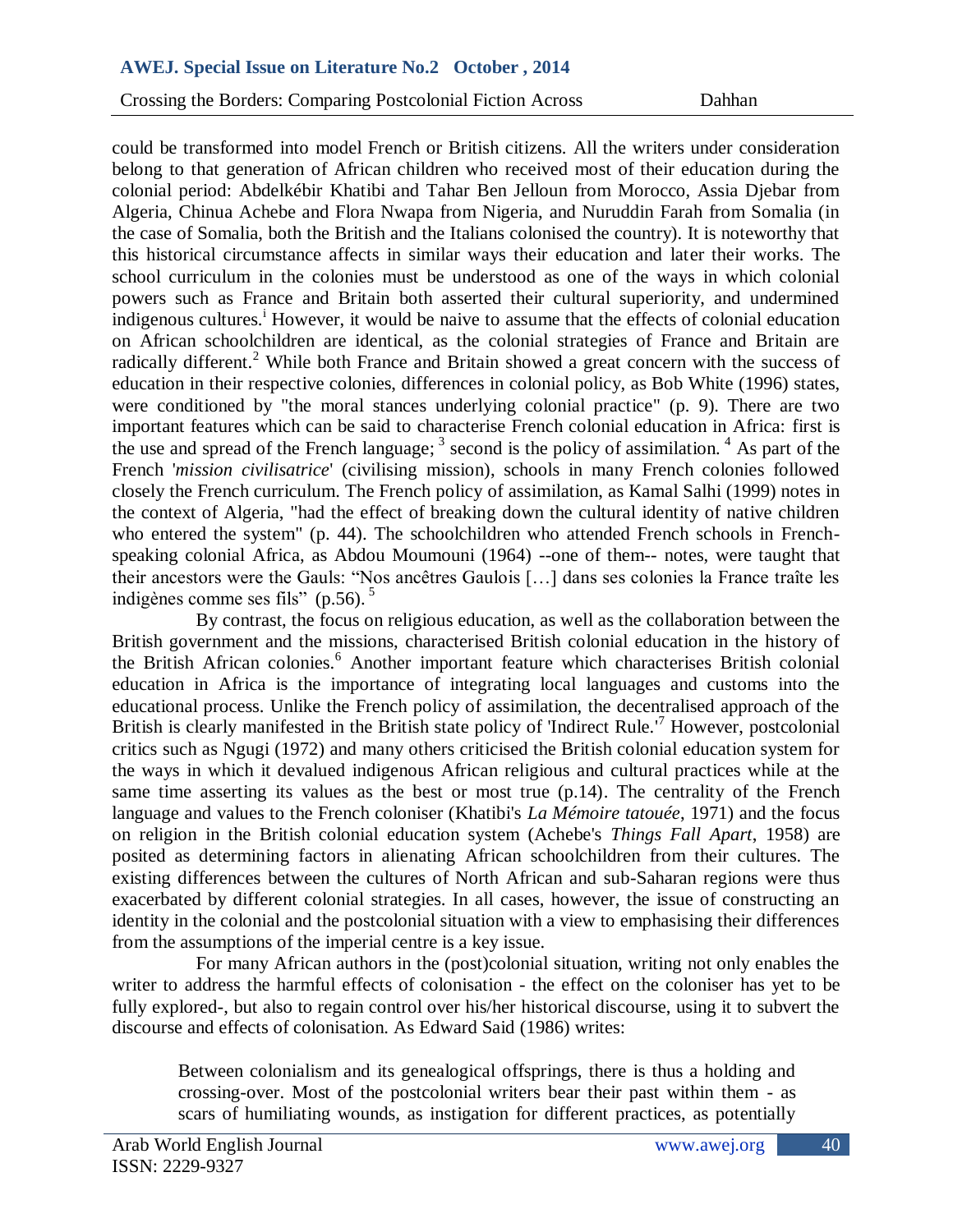revised visions of the past tending towards a future, as urgently reinterpretable and redeployable experiences in which the formerly silent native speaks and acts on territory taken back from the colonialist (p. 55).

### **Why read North African and sub-Saharan postcolonial writing together?**

Postcolonial African literatures in English and French, with the exception of very few studies, are usually studied and discussed in isolation from each other. This perspective may carry with it potential pitfalls. First, it may not generally distance the critic from the process of making Europe the absent centre around which postcolonial Anglophone/Francophone literatures revolve, and thus perpetuate hierarchical relationships. This, in turn, might reinforce the argument that contemporary African cultural issues and modern identities are massively fashioned and determined by the workings of colonialism. Of course colonialism was a very significant influence, but it is only one influence among many others. Jawaharlal Nehru's (1997) description of India as "an ancient palimpsest on which layer upon layer of thought and reverie had been inscribed, and yet no succeeding layer had completely hidden or erased what had been hidden previously," is relevant to many societies with a history of colonialism (p. 169). African literature of French and English expression emerges out of multiple cultural inheritances. The question of the relationship of the postcolonial writer to language and culture is central to these inheritances which, in turn, as we will see below, lead to the creative collapsing of borders and of ideas of unitary identity. To read postcolonial literatures together then enables us to place more emphasis on the shared concerns in the postcolonial situation. The significance of a horizontal, comparative reading of postcolonial literatures written in European languages is one way of dislocating Europe as a centre. This enables us to focus on the alternatives which postcolonial writers seek out. The questioning of existing boundaries and definitions is taking place not only in postcolonial theory, but also in the fictions and essays of many 'third world' writers. This comparative approach to Francophone and Anglophone texts together, then, is a challenge to any exclusive definition of the 'postcolonial'; it offers the means of thinking comparatively about the various representations/situations emerging from different colonial traditions, calling for an attention to the specific; and it also challenges the reluctance within the French academy to acknowledge the relevance and importance of the theoretical and political agendas associated with the term 'postcolonial.'

Another reason for reading North African and sub-Saharan Francophone and Anglophone writing together is consistent with the crossing and the transgression of borders: the crossing of the Sahara desert which is traditionally used in literary discourses as the cultural and geographical border between North Africa and sub-Saharan Africa. The socio-economic, political and cultural implications of colonialism have been the concern of Arab, Berber and Jewish writers in North Africa, just as they have been the concern of sub-Saharan African writers. It would be false not to admit the existence of cultural differences between the two geographical spheres. Indeed, the Arabo-Berber reality of North Africa is reflected in the traditions, the customs and the cultural life of the people. The geographical position of North Africa adds to this difference by being a crossroads of Mediterranean, Arab and African cultures. But these differences are not specific to North Africa because many countries south of the Sahara also have strong Arab and Islamic cultures such as Mali, Sudan, Mauritania, Somalia and even partly Nigeria, Senegal, Ghana and Kenya. Moreover, complexity and diversity – linguistic, cultural, political – exist in sub-Saharan Africa. It would be naive to assume that West African cultural life is similar to the East African, as Achebe (1975) argues: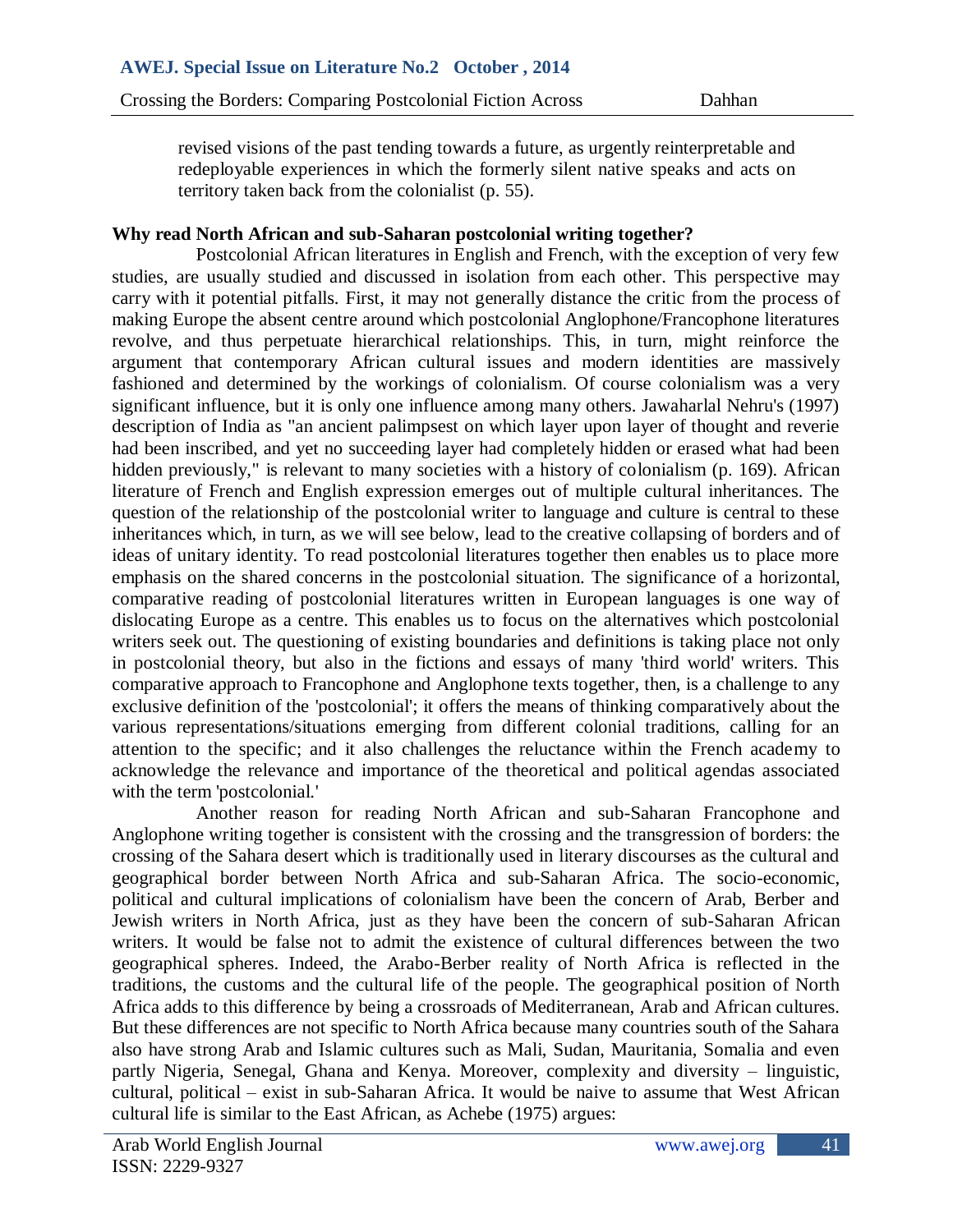Those who in talking about African literature want to exclude North Africa because it belongs to a different tradition surely do not suggest that Black Africa is anything like homogenous. What does Shabaan Robert have in common with Christopher Okigbo or Awoonor-Williams? Dr Mongo Beti of Cameroun and Paris with Nzekwu of Nigeria (p. 94).

What is the basis for comparison of literatures of French and English expression from north and south of the Sahara? A commonality exists between North and sub-Saharan Africa as regions with cultural links and a common experience of Empire, without erasing or minimising their differences. What is the nature of these similarities and differences? Would a sustained crossing back and forth between North African and sub-Saharan literatures open up a space for a wider and better understanding of postcolonial identity, and the complexity and diversity of the postcolonial world?

### **Key themes and concerns in African texts**

The emphasis throughout this study is on paired readings of authors and their texts. The approach is thus comparative, aiming to combine close readings of individual authors and texts with careful framings in terms of history and politics. In this way, a sense of dialogue and difference, of shared concerns and local distinctions, is drawn out and discussed. In light of the writers' concern with the cultural politics of their respective countries (Morocco, Algeria, Nigeria and Somalia), and in order to read their literary texts fruitfully, It would be helpful to understand the intertextual relation between literature and other parts of African discourse. For this reason, it is crucial to consider the history of critical approaches to African cultural identity in North and sub-Saharan Africa, and the crucial debates they engender about authenticity and hybridity, the nation, ethnicity, language and national literatures.

### *La Mémoire tatouée* **by Abdelkébir Khatibi, and** *Things Fall Apart* **by Chinua Achebe**

Achebe and Khatibi's desire for an African narrative is, as they tell us in their respective texts, initially motivated by the loss or repression of an African tradition under colonialism. This loss, in turn, generates narratives such as *Things Fall Apart* and *La Mémoire tatouée* that rewrite African culture. It was precisely their alienation from their ancestral traditions that made them writers. Both Khatibi and Achebe, in spite of the cultural, linguistic and colonial differences in their respective backgrounds, are aware that political or tribal independence in no way guarantees decolonisation and freedom. Both know that the writer is the one who must explore the implications of the problem, not only for himself/herself, but for those who cannot ask the questions that must be asked.

In this section I consider the role of history and memory in shaping postcolonial cultural identity. One of the most vexed questions in postcolonial studies is the agency of the colonised subject, or 'subaltern,' and whether it can be recovered and represented by postcolonial intellectuals. Khatibi and Achebe's treatment of the intersection between history and culture provides a valuable insight into the problematics of cultural identity and representation highlighted by postmodernism and poststructuralism. An important reason for the comparison of these texts and these two authors is the significant insight that may be gained into current debates in postcolonial studies through comparison of authors not only from completely different linguistic and cultural backgrounds, but from two different postcolonial positions.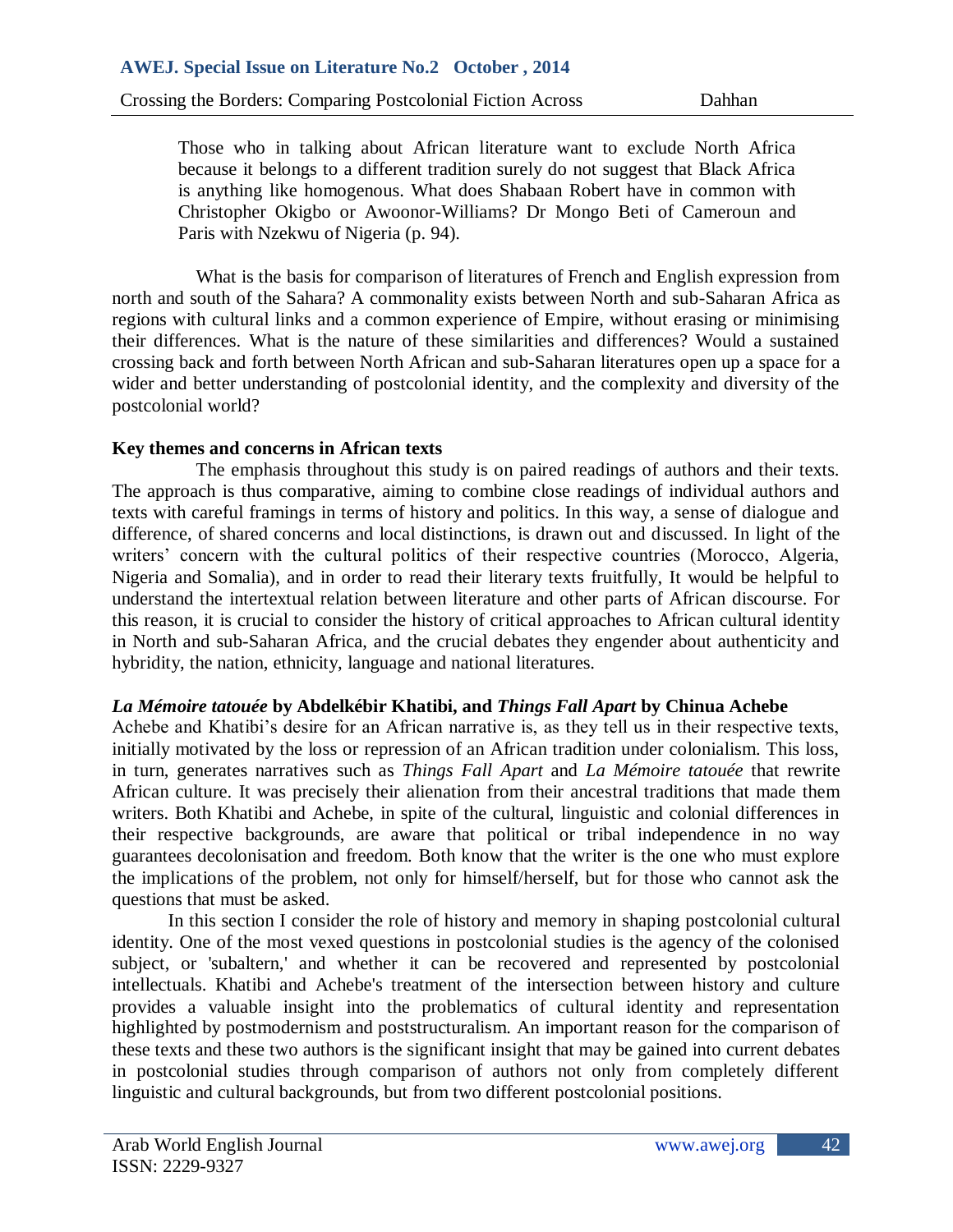Crossing the Borders: Comparing Postcolonial Fiction Across Dahhan

Although Khatibi and Achebe come from two different formations of African postcoloniality, one appropriating poststructuralism (Khatibi), the other espousing cultural 'nationalism' (Achebe), they both interest me in the way in which they use almost similar tropes, which are associated with the process of decolonisation. To create something new, Achebe (1975) uses the figure of "the crossroads of cultures" (p. 67) as the juncture where the Igbo tradition intersects with the colonising structure. His reading of Onitsha market and its literature provides further clues to his writing. Onitsha, like the figure of the crossroads, is a site of doubleness and reversal: "It can be opposite things at once: It sits at the crossroads of the world. It has two faces—a Benin face and an Igbo face—and can see the four directions, either squarely or with the tail of an eye" (pp. 90-91). For the Igbo, says Achebe, "Wherever Something stands, Something Else will stand beside it. Nothing is absolute. 'I am the truth, the way, and the life' would be called blasphemous or simply absurd for it is not well known that a man may worship *Ogwugwu* to perfection and be killed by Udo" (p. 94). This dualism, a dynamic relationship between opposites, offers remarkable parallels with Khatibi's conception of the Maghreb, and could well be the key to understanding Achebe's and Khatibi's textual practice in their texts.

Khatibi's (1983) conception of the Maghreb is understood in terms of his philosophical "bilangue", which is associated with his 'pensée autre', a 'thinking otherwise': a space in which native and foreign languages, feminine and masculine sexualities, voice and writing, as well as hegemonic and marginalised cultures, may mingle and mix without merging to form a new unity (pp. 177-207). Khatibi often evokes the dynamic heritage the Maghreb has acquired because of its geographic location between the West and other parts of the world, between European visions of the world and those of Africa and Asia. According to Khatibi, and as Robert Young points out above in the context of the origins of poststructuralism, the Maghreb might well serve as the catalyst for new ways of thinking. It is for this reason that Khatibi writes about the links between the postmodern and postcolonial world, and about the need to recognise the common bond that links decolonisation with French thought, including deconstruction (pp. 47-48).

Achebe's figure of the 'crossroads' is one that is a composite of Igbo tradition and European culture; it participates in two worlds. Khatibi's notion of 'bilangue', however, is more radical; it is created of multiple sources and is positioned in-between, emphasising its fluidity and its disregard for linguistic, cultural or sexual borders. 'Bilangue' and the figure of the 'crossroads' underline the potentiality of a cultural space that opens boundaries between cultures and among people within the same cultures.

#### **Benjelloun's** *L'Enfant de sable* **and Farah's** *Maps*

This section looks at how margins contain their own centres. Ben Jelloun's *L'Enfant de sable* (1985) and Farah's *Maps* (1986) are sites of the dilemmas and contradictions of emergent nationhood. Both writers challenge the nation, explore and expose the artifice of gender construction and the formation of national identity in the new nation by interrogating the essentialising subject positions inherent in imperialism and nationalism. Both authors are explicitly engaged in the process of a nomadic hybridisation, a process which underscores their shared 'postmodern' affinities. This section draws attention to the multiple ways in which the categories of race, culture, gender, colonialism and nation can be approached. These texts of the 1980s made an important intervention in the way in which they break with the structures and narratives of colonialism and nationalism. In light of my reading of *L'Enfant de sable* and *Maps*, nomadic hybridity is, for Farah and Ben Jelloun, part of identity construction. Apparently, this is indicative of the larger blurring of boundaries in postmodern discourse that is finding place in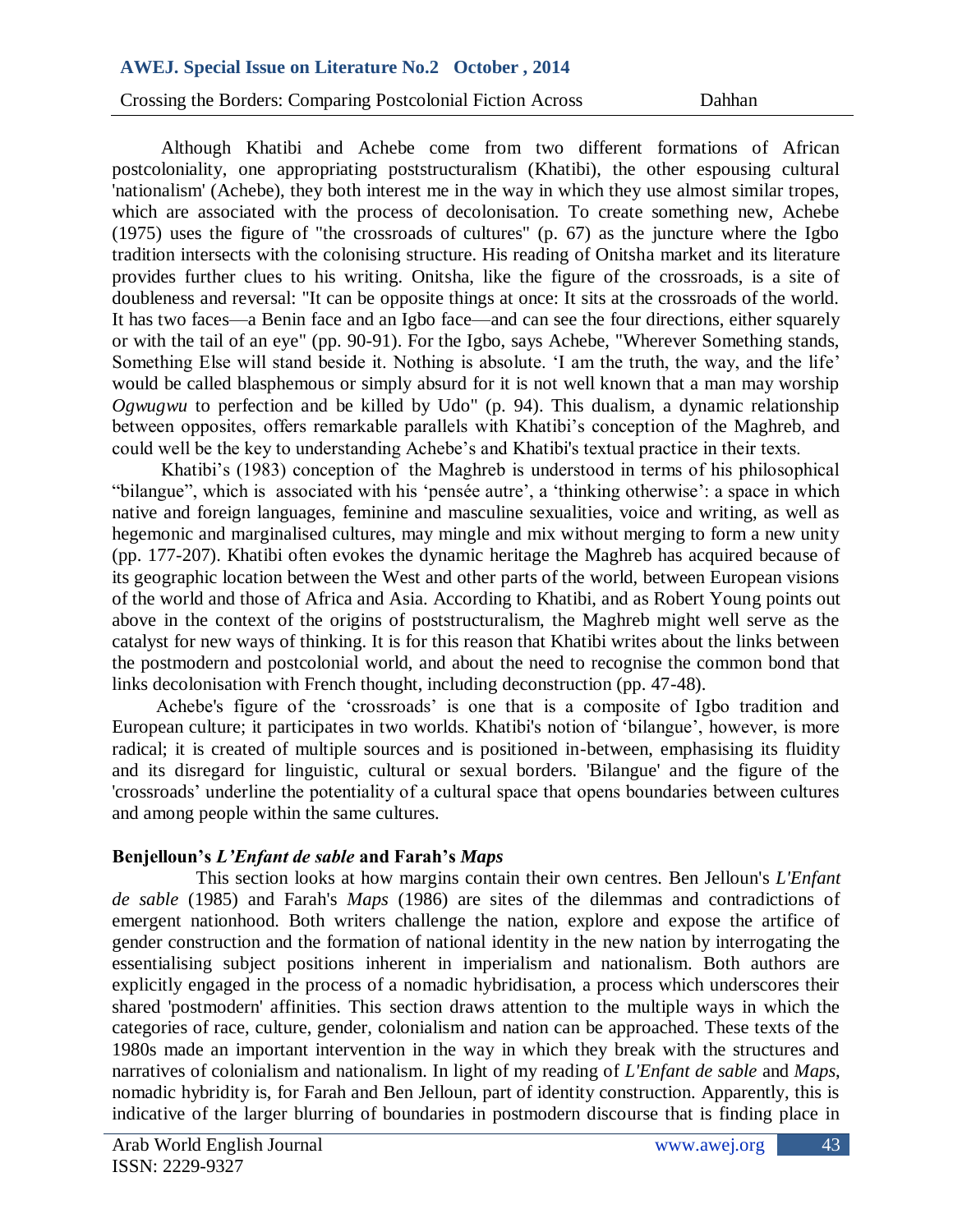African fiction. Postcolonialism and postmodernism have certain things in common such as, for example, the questioning of grand narratives. Nevertheless, the position that this study takes is that postcolonial writers may draw on whatever techniques and models in Europe or in their cultures to create space for a criticism that acknowledges differences and divergences, and to imagine an alternative subjectivity that is neither the universal nor the communal subject of modernist or nationalist discourse, respectively. An alternative such as this is one of the most important concerns in *L'Enfant de sable* and *Maps.* Farah and Ben Jelloun, however, do not erase the experience of their people from their texts, and they identify intimately with the human condition of their respective countries.

### **Asia Djebar's** *L'Amour, la fantasia* **and Flora Nwapa's** *One is Enough*

African women writers and critics face a triply difficult task because they belong to more than one group simultaneously: as woman in patriarchal discourse, as a 'third world' person, and as a writer who, with ambivalence, has to unsettle the colonial and patriarchal structures in the language of the coloniser. These are factors that come into play when the African woman writer writes or speaks. This section returns to the question of gender, voice and writing. Like Khatibi and Achebe, Djebar's autobiographical novel *L'Amour, la fantasia* (1985), and Nwapa's realist and urban novel *One is Enough* (1981), are used to interrogate the gendered basis of authority and history. They both use their insider position in the home and in the new nation to subvert patriarchal/colonial discourses by challenging their objectification and the roles that they have been conditioned to play. Female solidarity/collective, writing, education, and economic independence enable the women who have been denied access to public space and speech. As two postcolonial women writers, they share the experience of being constructed as the sexual and cultural other, and both emphasise the commonalities between colonial and patriarchal structures in their texts and in their essays. In expressing their individual and collective identities as they write to and for the subaltern women as well as themselves, Djebar and Nwapa, each in her way, interrupt the discourses that rendered the subaltern woman mute, and thus create a new space for challenging and disruptive voices. While the concerns in their fictions present complementary voices, the focus and the choice of alternatives in their writing can be seen to mark the different cultural, historical, political, and intellectual experience of women in their respective nations.

### **Conclusion**

From one perspective the writings of Khatibi, Achebe, Ben Jelloun, Farah, Djebar and Nwapa, have been partly read as a critique of Western discourses about Africa and the 'third world' as a whole. They are, in varying degrees, critical of simplistic or monolithic views of Africa, or the Orient, or Islam. This does not mean that 'writing back' is prevalent in these postcolonial texts. Although the issues of colonial history, colonial education and 'decolonising the mind' are more pronounced in some texts (Khatibi, Achebe and Djebar) than they are in the others, they are only one part of a wider set of concerns.

The point of unity in the various responses/strategies in the texts is the writers' determination to end facile oppositional practices, by suggesting new paradigms of identity, both sexual and cultural, which go beyond oppressive definitions. Their articulation of a heterogeneous national and cultural identity undercut colonialist and nationalist claims to a unified self, and is in keeping with the pluralism of the world in which we live.

Reading postcolonial literature across languages and cultures opens up a space for an exploration of the responses and strategies developed by various writers and theorists for the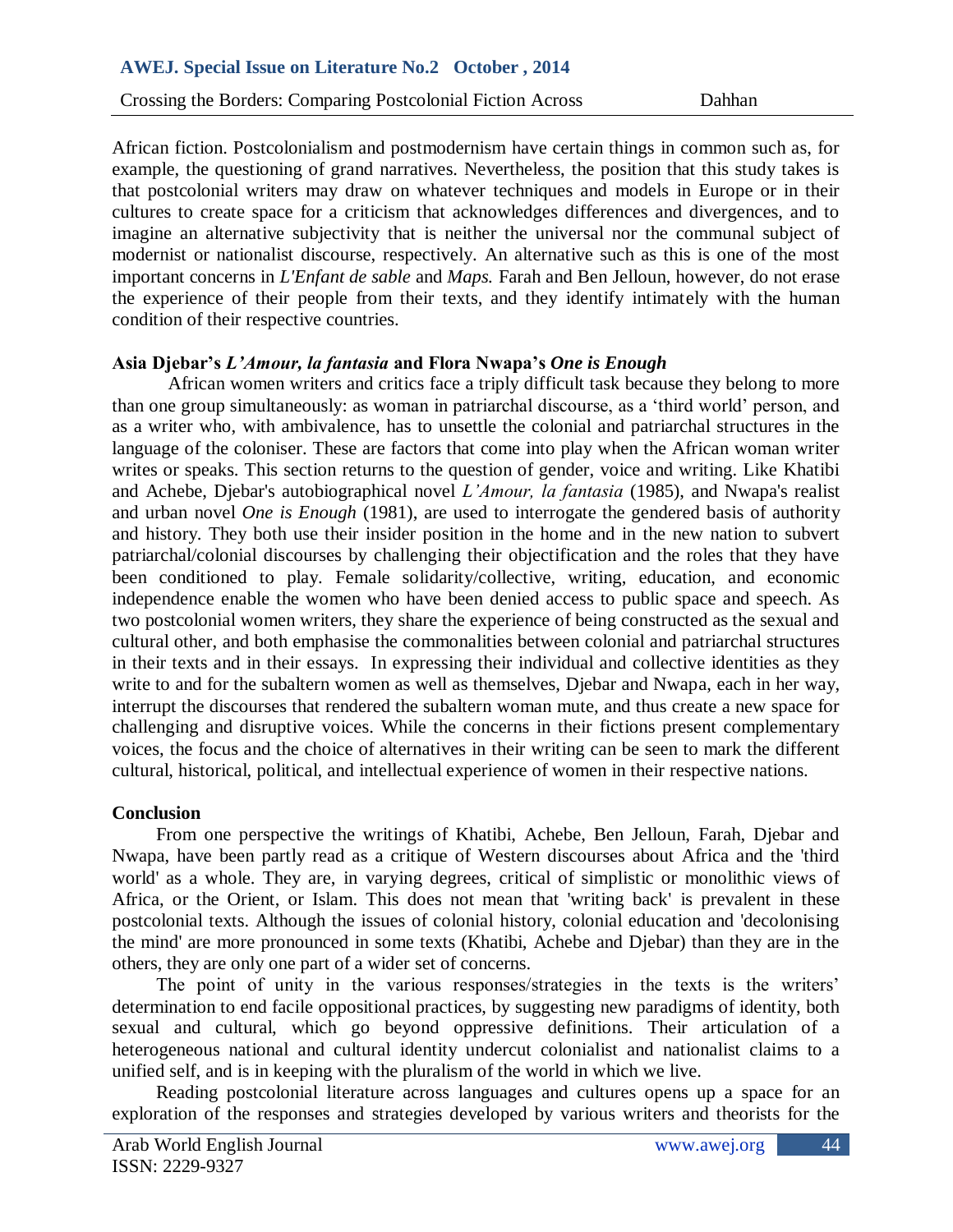Crossing the Borders: Comparing Postcolonial Fiction Across Dahhan

construction of postcolonial identity. What it does not offer, as Bassnett points out, "are clear cut answers and definitions" (p. 86). This comparison, therefore, is in keeping with the plural identities, voices and choices of the postcolonial world. It is a challenge to any exclusive definition of the 'postcolonial'. The conclusions reached do not claim that the selected texts are emblematic of any unified theory of African writing or are representative or illustrative of all postcolonial writing. Nor do they claim that these texts are typical illustrations of their respective nations. This comparative study has highlighted the dangers of such claims, while at the same time asserting the important work carried out by these European-language writers: their common determination to change how their world is imagined. The wealth of possibilities offered by this kind of work should not come as a surprise. What is surprising is the dearth of comparative literature that opens itself up to other languages and cultures. Finally, the framework of comparison of European-language literatures needs to be broadened. There is a need for further research to accommodate other voices from within African cultures. This can be done, for example, by linking literary texts with other types of cultural production such as film, newspapers, art and music. Only through a consideration of this polyvocality can one attempt to develop a more accurate understanding of postcolonial societies.

#### **Endnotes**

 $\overline{a}$ 

<sup>i</sup> In his discussion of colonial education in the colonies, John McLeod argues that "Colonialism uses educational institutions to augment the perceived legitimacy and propriety of itself, as well as providing the means by which colonial power can be maintained" (p. 140) In John McLeod, *Beginning Postcolonialism*: Manchester: Manchester UP, 2000) 140.

 $3$  The use of 'indigenous' languages as a medium of education was rejected in many French colonies. In the eyes of the colonisers, learning the French language is itself the education. This is precisely what Brevie, Governor General of French West Africa 1930, implied when he wrote that "the native's mind can become disciplined by the mastery of spoken French" (p. 14) Quoted in Bob White. (March 1996). Talk about School: Education and the Colonial Project in French and British Africa. Comparative Education 32, 9-25.

<sup>4</sup> Assimilation, a key principle of French colonial policy, means that French civilisation is universally applicable, and implies that education will bring Africans to a higher level of civilisation. As Bob White states:

The French model corresponds more closely to the idea of cultural universalism. The French 'mission civilisatrice' sought to bring all dependents together under

 $2\,$  We need to discriminate adequately between different experiences of colonialism, even when those experiences are linked to the same colonial power. As Belinda Jack points out in her discussion of North African colonies, indigenous cultures of Morocco and Tunisia, for example, "were less systematically undermined or destroyed than those of Algeria under French rule" (p. 185) In Belinda Jack (1996). *Francophone Literatures: An introductory survey*. Oxford: Oxford UP. Thus, as Ferhat Abbas notes in the context of Algeria: "Le colonialisme français n'a pas ménagé ses efforts pour asservir les Algériens, désislamiser et désarabiser l'Algérie. Tous les efforts entrepris durant le siècle de colonisation l'ont été dans ce sens […] L'Algérie en 1830 a été déclarée terre vacante et l'Algérie musulmane inexistante" (p.23). In Ferhat Abbas. *La Nuit colonial*. Paris: Julliard, 1962.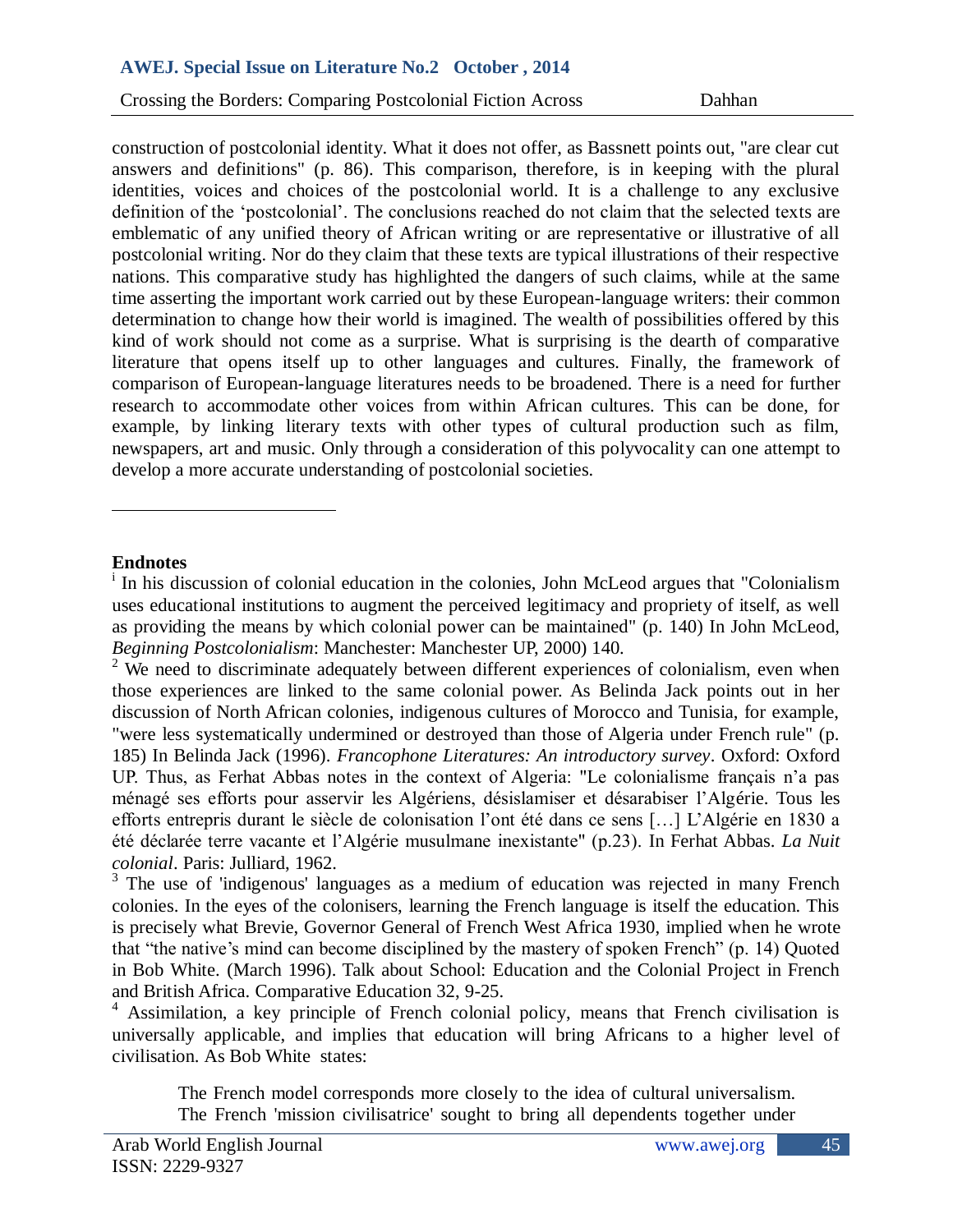one roof and unify them through the French language and culture. The stated policy of assimilation (and later association) and the metaphor of the French family are good examples of the universalist trend in French policy (Talk about School, p21).

<sup>5</sup> Moumouni, Abdou. (1964). *L'Education en Afrique*. Paris: François Maspero. Similarly, Frantz Fanon notes that this absurd situation obtained in the West Indies too, emphasising that the colonised is psychologically trained to think that the White is good and superior, that the White is the master (p. 147). In Frantz Fanon. *Peau noire, masques blancs*. Paris: Seuil, 1952.

<sup>6</sup> African Education (1953), a joint study produced by the British Colonial Office and the Nuffield Foundation, reflects a strong belief in a Christian-based system of education in the British colonies: "there is a deeper confidence that the spread of enlightenment, which is the aim of education, is the surest means of leading a people to the truth" (p. 44). In Nuffield Foundation and the Colonial Office. (1953). *African Education: A Study of Educational Policy and Practice in British Tropical Africa.* Oxford: Oxford University Press.

 $<sup>7</sup>$  It can be argued, however, as Bob White notes, that "a heightened awareness of cultural</sup> differences is itself a form of racism. The highly segregated social spheres in the British colonies are often given as an example" (24). Many British colonies had segregated schools. There were schools for whites and selected African students (academic institutions), and schools for the 'masses' where, in the opinion of the Nuffield Foundation, the "whole of the curriculum should be integrated with agriculture and other work in it" (*African Education*, 11).

### **About the Author:**

 $\overline{\phantom{a}}$ 

**Dr Bensalem Dahhan** has taught Modern Languages and culture for 16 years at the Centre for Open Studies at the University of Glasgow, Scotland, UK. He received his MA from Université Paul Valery, Montpellier, France; and his PhD from the University of Glasgow. He was awarded the status of Chartered Teacher by the General Teaching Council of Scotland in 2007 for his contributions to the teaching of modern languages and culture. He is currently engaged in writing a book on a comparative study of African fiction of English and French expression.

### **References**

- Achebe, Chinua. (1958). *Things Fall Apart*. In *The African Trilogy*. Picador collection published by Pan Books in association with Heinemann, 1988.
- Achebe, Chinua. (1975). *Morning Yet on Creation Day*: *Essays*. London: Heinemann.
- Apter, Emily. (1995). Comparative Exile: Competing Margins in the History of Comparative Literature. In Bernheimer, *Comparative Literature in the Age of Multiculturalism*. Baltimore: The Johns Hopkins University Press 39-48.
- Ashcroft, Bill; Griffiths Gareth; and Tiffin, Helen. (1995). *The Post-Colonial Studies Reader*. London and New York: Routledge.